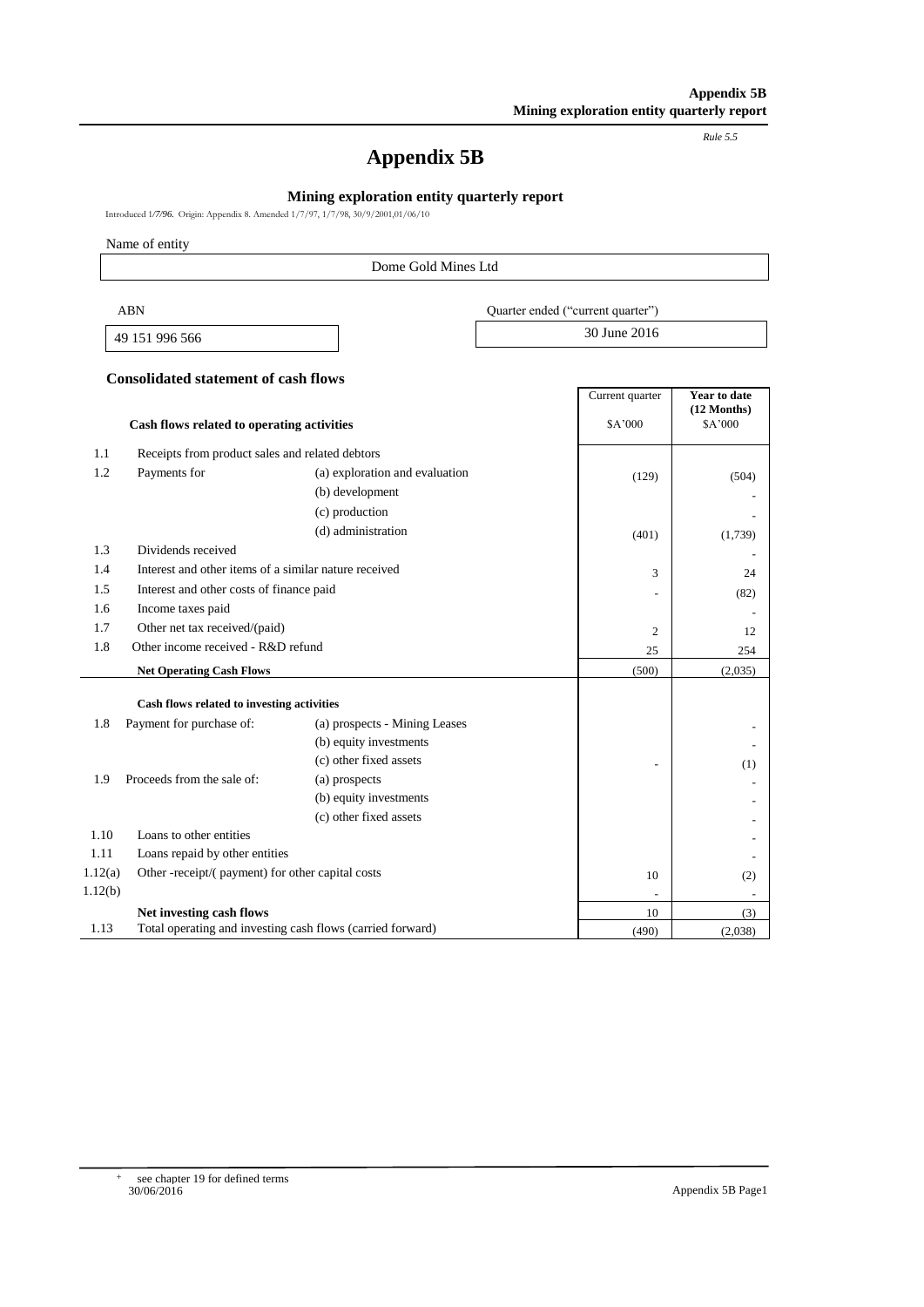#### **Appendix 5B Mining exploration entity quarterly report**

| 1.13 | Total operating and investing cash flows      |                          |         |
|------|-----------------------------------------------|--------------------------|---------|
|      | (brought forward)                             | (490)                    | (2,038) |
|      | Cash flows related to financing activities    |                          |         |
| 1.14 | Proceeds from issues of shares, options, etc. | $\overline{\phantom{0}}$ | 635     |
| 1.15 | Proceeds from sale of forfeited shares        |                          |         |
| 1.16 | Proceeds from borrowings                      | 100                      | 100     |
| 1.17 | Repayment of borrowings                       |                          | (476)   |
| 1.18 | Dividends paid                                |                          |         |
| 1.19 | Other (provide details if material)           |                          |         |
|      | - issue expenses paid                         | ٠                        | (148)   |
|      | - funds held on trust                         |                          |         |
|      | Net financing cash flows                      | 100                      | 111     |
|      | Net increase (decrease) in cash held          | (390)                    | (1,927) |
| 1.20 | Cash at beginning of quarter/year to date     | 709                      | 2,246   |
| 1.21 | Exchange rate adjustments to item 1.20        | (0)                      | (0)     |
| 1.22 | Cash at end of quarter                        | 319                      | 319     |

\*Funds held on trust were used to issue shares on 1 July 2015

#### **Payments to directors of the entity and associates of the directors Payments to related entities of the entity and associates of the related entities**

|                                                                       | Current quarter<br>\$A'000 |
|-----------------------------------------------------------------------|----------------------------|
| 1.23 Aggregate amount of payments to the parties included in item 1.2 |                            |
| 1.24 Aggregate amount of loans to the parties included in item 1.10   |                            |

<sup>1.25</sup> Explanation necessary for an understanding of the transaction

N/A

#### **Non-cash financing and investing activities**

2.1 Details of financing and investing transactions which have had a material effect on consolidated assets and liabilities but did not involve cash flows Ï

| × |
|---|
|---|

2.2 Details of outlays made by other entities to establish or increase their share in projects in which the reporting entity has an interest

Nil

## **Financing facilities available**

*Add notes as necessary for an understanding of the position.*

|     |                             | Amount available | Amount used   |
|-----|-----------------------------|------------------|---------------|
|     |                             | <b>\$A'000</b>   | <b>SA'000</b> |
| 3.1 | Loan facilities             | 4.500            | . 344         |
| 3.2 | Credit standby arrangements |                  |               |

+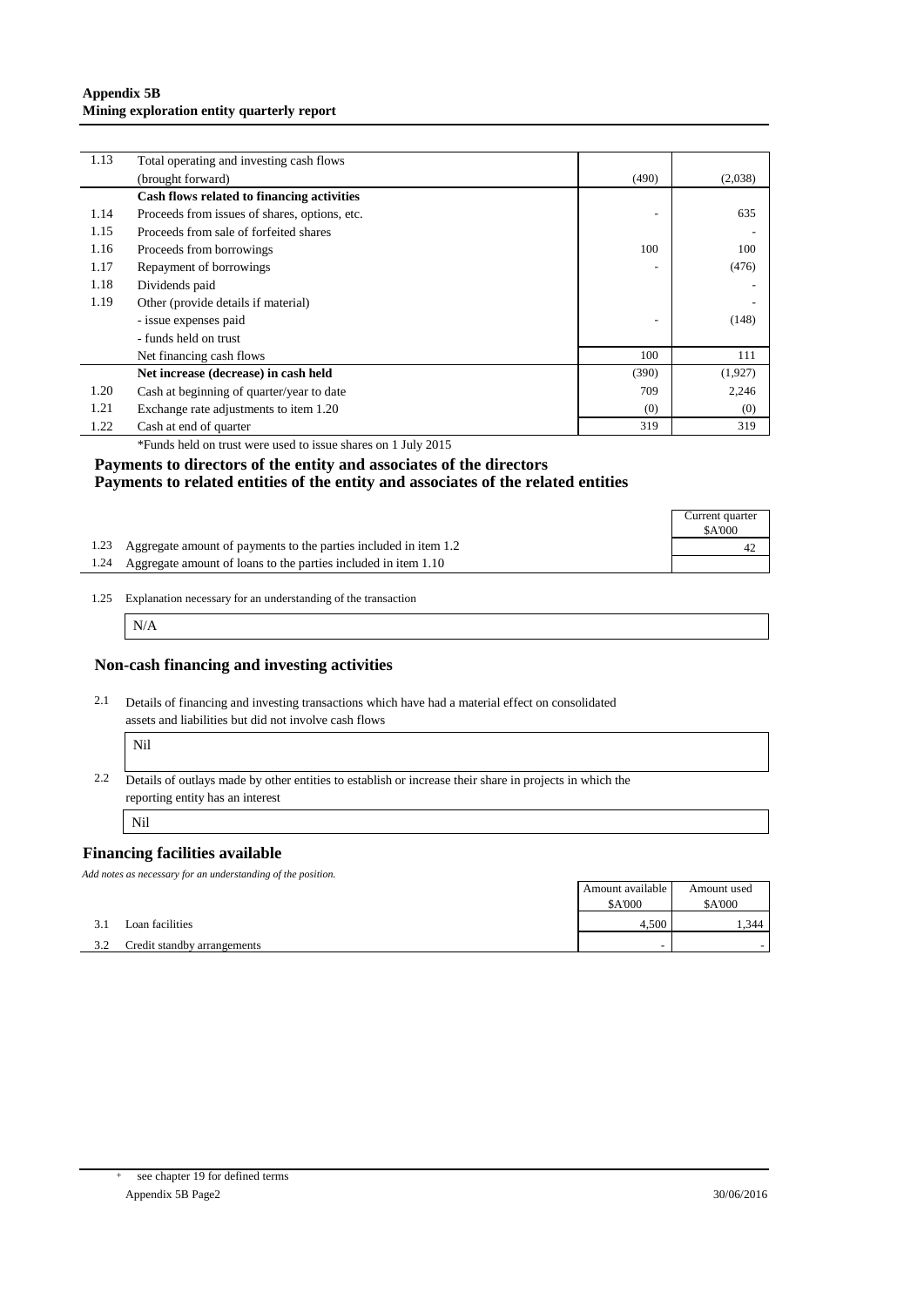## **Estimated cash outflows for next quarter**

|     | <b>Total</b>               | <b>200</b> |
|-----|----------------------------|------------|
| 4.4 | Administration             | 100        |
| 4.3 | Production                 |            |
| 4.2 | Development                |            |
| 4.1 | Exploration and evaluation | 100        |
|     |                            | \$A'000    |

# **Reconciliation of cash**

|     | Reconciliation of cash at the end of the quarter (as shown in the consolidated statement of cash<br>flows) to the related items in the accounts is as follows | Current quarter<br><b>\$A'000</b> | Previous quarter<br>\$A'000 |
|-----|---------------------------------------------------------------------------------------------------------------------------------------------------------------|-----------------------------------|-----------------------------|
|     | Cash on hand and at bank                                                                                                                                      | 19                                | 41                          |
| 5.2 | Deposits at call                                                                                                                                              | 300                               | 668                         |
| 5.3 | Bank overdraft                                                                                                                                                |                                   |                             |
| 5.4 | Other (provide details)                                                                                                                                       |                                   |                             |
|     | Total: cash at end of quarter (item 1.22)                                                                                                                     | 319                               | 709                         |

# **Changes in interests in mining tenements**

|     |                                                                 | Tenement<br>reference | Nature of interest<br>(note (2)) | Interest at<br>beginning | Interest at<br>end |
|-----|-----------------------------------------------------------------|-----------------------|----------------------------------|--------------------------|--------------------|
|     |                                                                 |                       |                                  | of quarter               | of quarter         |
| 6.1 | Interest in mining tenements<br>relinquished, reduced or lapsed |                       |                                  |                          |                    |
|     |                                                                 |                       |                                  |                          |                    |

|     |                                                      | Tenement<br>reference | Nature of interest<br>(note (2)) | Interest at<br>beginning<br>of quarter | Interest at<br>end<br>of quarter |
|-----|------------------------------------------------------|-----------------------|----------------------------------|----------------------------------------|----------------------------------|
| 6.2 | Interest in mining tenements acquired<br>or incresed |                       |                                  |                                        |                                  |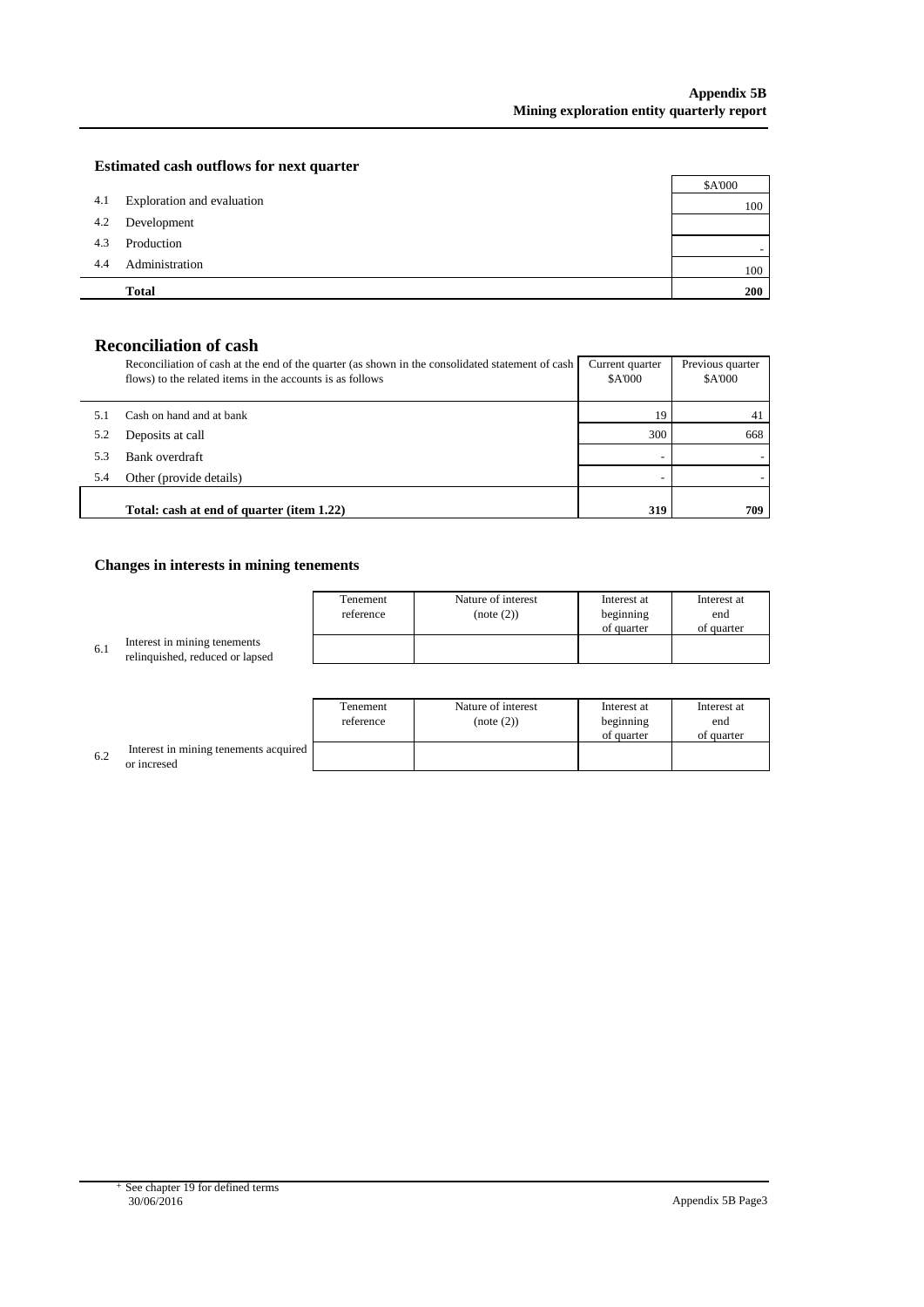# **Issued and quoted securities at end of current quarter**

*Description includes rate of interest and any redemption or conversion rights together with prices and dates.*

|      |                                                                  | Total number   | Number quoted | Issue price per                      | Amount paid up                       |
|------|------------------------------------------------------------------|----------------|---------------|--------------------------------------|--------------------------------------|
|      |                                                                  |                |               | security (see note                   | per security (see                    |
|      |                                                                  |                |               | $3)$ (cents)                         | note 3) (cents)                      |
| 7.1  | Preference<br>$+$ securities                                     |                |               |                                      |                                      |
|      | (description)                                                    |                |               |                                      |                                      |
| 7.2  | Changes during quarter                                           |                |               |                                      |                                      |
|      | (a) Increases through issues                                     |                |               |                                      |                                      |
|      |                                                                  |                |               |                                      |                                      |
|      | (b) Decreases through returns of                                 |                |               |                                      |                                      |
|      | capital, buy-backs, redemptions                                  |                |               |                                      |                                      |
| 7.3  | + Ordinary<br>securities                                         | 228,274,086    | 228,274,086   | <b>Fully Paid</b>                    | <b>Fully Paid</b>                    |
| 7.4  | Changes during quarter                                           |                |               |                                      |                                      |
|      |                                                                  |                |               |                                      |                                      |
|      | (a) Increases through placements                                 |                |               | <b>Fully Paid</b>                    | <b>Fully Paid</b>                    |
|      | (b) Decreases through returns of                                 |                |               |                                      |                                      |
|      | capital, buy-backs                                               |                |               |                                      |                                      |
|      | (c) Increases through release and                                |                |               |                                      |                                      |
|      | quotation of restricted securities                               |                |               |                                      |                                      |
|      | (d) Increases through exercise of                                |                |               |                                      |                                      |
|      | options                                                          | Total number   | Number quoted | <b>Fully Paid</b><br>Issue price per | <b>Fully Paid</b>                    |
|      |                                                                  |                |               | security (see note                   | Amount paid up                       |
|      |                                                                  |                |               |                                      | per security (see<br>note 3) (cents) |
|      |                                                                  |                |               | $3)$ (cents)                         |                                      |
| 7.5  | + Convertible debt securities                                    |                |               |                                      |                                      |
|      | (description)                                                    |                |               |                                      |                                      |
| 7.6  | Changes during quarter                                           |                |               |                                      |                                      |
|      | (a) Increases through Issues<br>(b) Decreases through securities |                |               | <b>Fully Paid</b>                    |                                      |
|      | matured, converted                                               |                |               |                                      |                                      |
|      |                                                                  |                |               |                                      |                                      |
| 7.7  | <b>Options</b>                                                   |                |               | Exercise price                       | Expiry date                          |
|      | (description and conversion factor)                              |                |               |                                      |                                      |
|      | (each exercisable to convert to 1 fully paid ordinary share)     |                |               |                                      |                                      |
|      |                                                                  |                |               |                                      |                                      |
|      |                                                                  |                |               |                                      |                                      |
|      |                                                                  |                |               |                                      |                                      |
|      |                                                                  |                |               |                                      |                                      |
|      |                                                                  |                |               |                                      |                                      |
| 7.8  | <b>Issued during quarter</b>                                     |                |               |                                      |                                      |
|      |                                                                  |                |               |                                      |                                      |
| 7.9  | <b>Exercised during quarter</b>                                  | $\sim$         |               |                                      |                                      |
| 7.10 | <b>Expired during quarter</b>                                    |                |               |                                      |                                      |
| 7.11 | Debentures (totals only)                                         |                |               |                                      |                                      |
| 7.12 | <b>Unsecured Notes (total only)</b>                              | $\overline{a}$ |               |                                      |                                      |